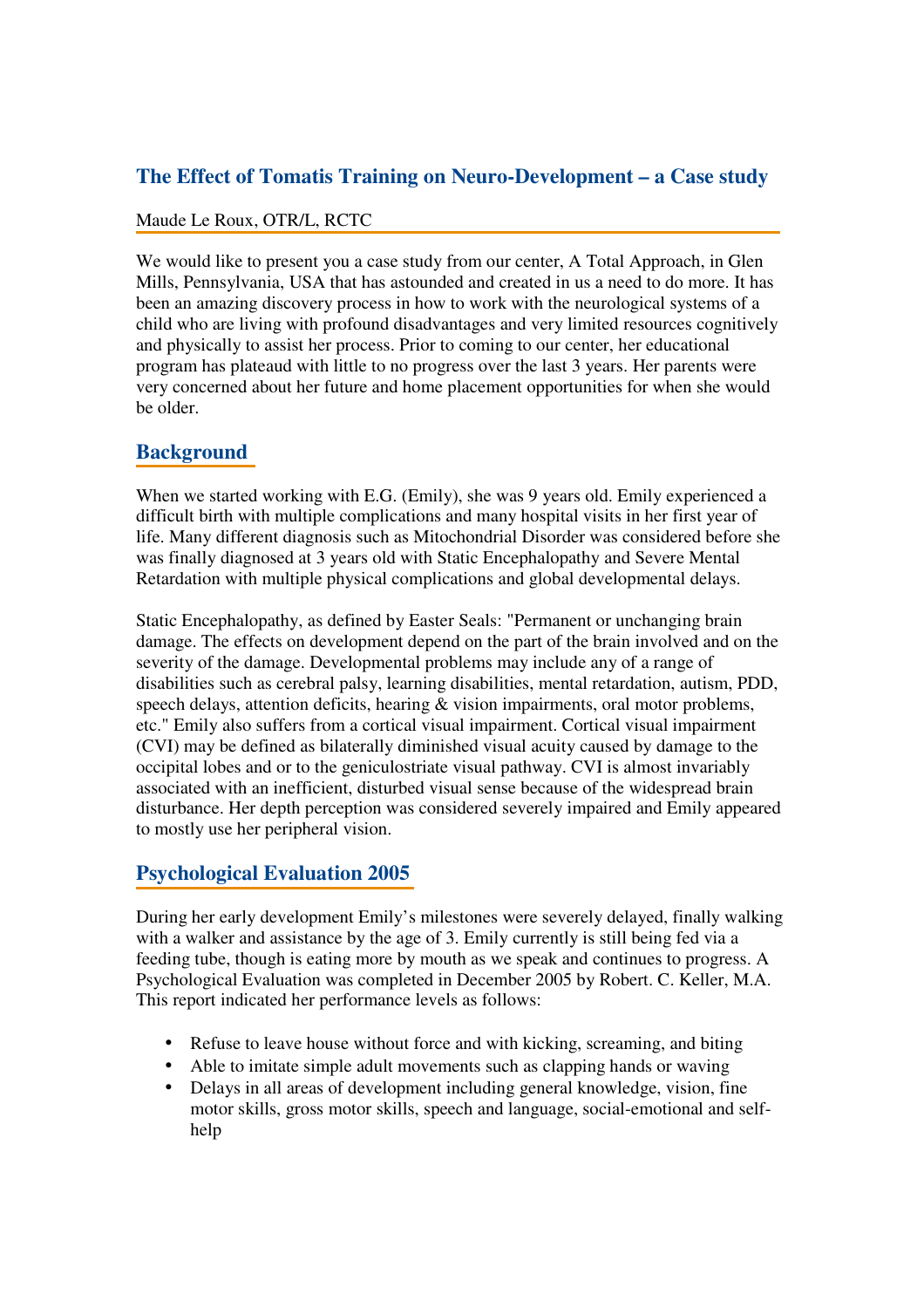- Limited communication skills compounded by aggressive behaviors
- Frequently excited and over stimulated by social events
- Throwing objects randomly when excited
- Short attention span
- Intolerance of certain textures of food, mouthing and licking inedible objects
- Significant degree of protectiveness of her hair.
- Safety (touching the stove, running away) were primary concerns
- Emily also developed a seizure disorder during this time.

# **Initial Evaluation at A Total Approach**

At the time the family brought her to us for an evaluation, Emily was participating in swimming lessons, horseback lessons, occupational, physical, and speech language therapy and was considered to have an extensive therapeutic program. The family was vigilant with regards to attempting to find all ways possible of reaching their child and brought her in for an evaluation to our center June 2006. Her evaluation was severely impeded by her inability to participate in any standardized testing. The therapist gleaned most information through clinical observation and interview. Much of the above status was confirmed with the addition of the following notes:

- Ability to visually fixate on a person 3 to 5 seconds
- Able to retrieve objects from the floor that she had dropped with minimal assistance
- Strabismus evident in bilateral eyes. Strabismus is a condition in which the eyes are not properly aligned with each other. It typically involves a lack of coordination between the extra-ocular muscles that prevents bringing the gaze of each eye to the same point in space and preventing proper binocular vision, which may adversely affect depth perception. Strabismus can be either a disorder of the brain coordinating the eyes or a disorder of one or more muscles, as in any process that causes a dysfunction of the usual direction and power of the muscle or muscles.
- Enjoyed linear swinging in swings and, according to parents, were the favorite past time of her day.
- Unable to perform lip closure due to a high pallet and her jaw being displaced, struggled with consistent drooling
- Did not enjoy tactile input on her body through brushing, preferred stroking.
- Did not tolerate headphones well. Parent assisted and only managed 10 seconds at most. According to parent Emily did not tolerate hats or ear muffs.
- Emily exhibited her best attention ability while being immersed in a basin of uncooked rice.
- Exhibited significant postural control weakness. Needed Minimal assistance (25%) to go from standing position into a tall kneel, moderate assistance (50%) to come from sitting to standing position, moderate assistance (50%) to come from lying down to sitting position.
- Was able to manipulate familiar objects, such as a chewy tube, in her hands.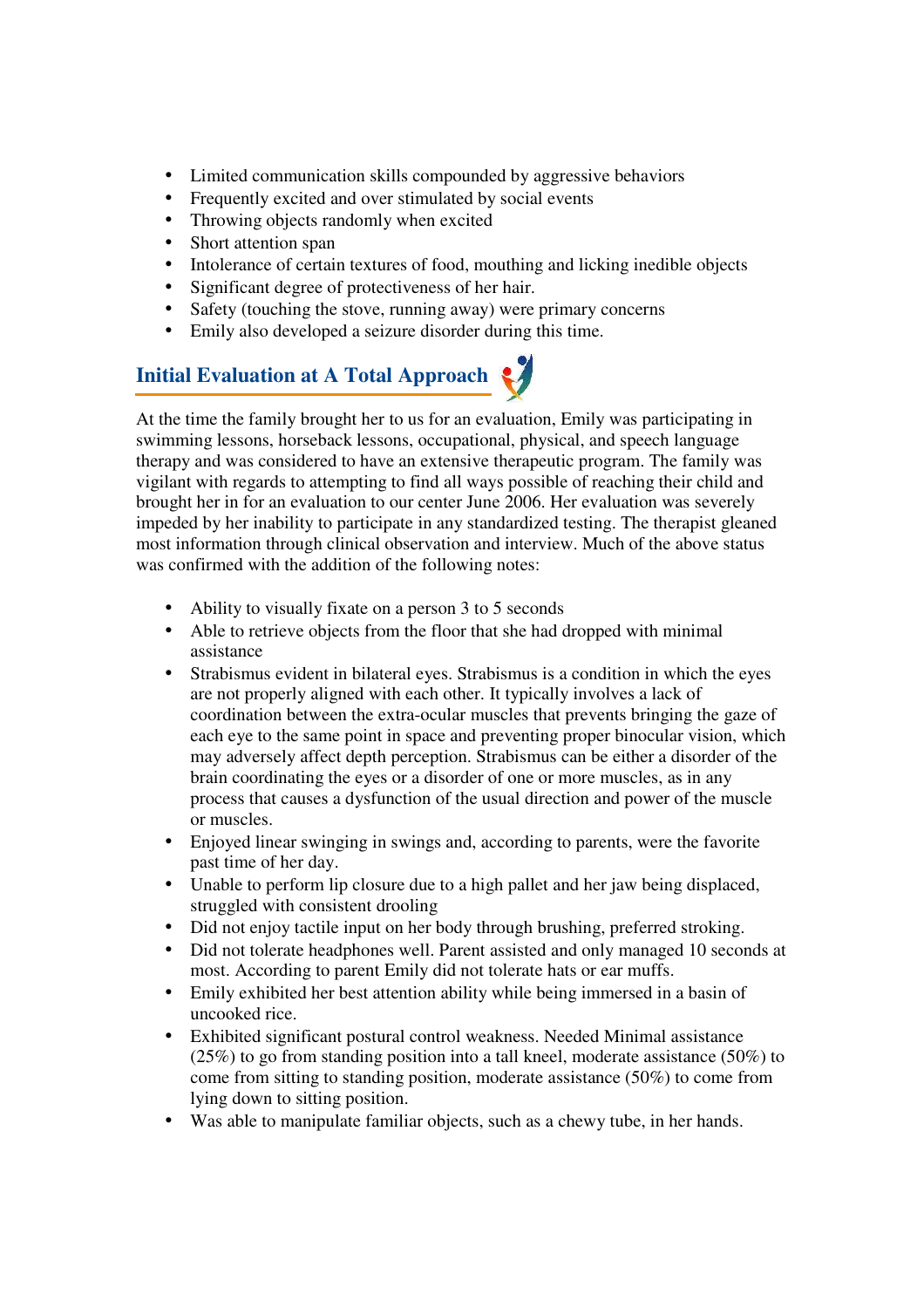It was decided that Emily would be a candidate for Tomatis training, even though this consultant was clear to her parents given her significant history and age, there was no crystal ball to know exactly what we were going to achieve.

# **Tomatis Training**  $\begin{pmatrix} 0 \\ \text{IOMATIS} \end{pmatrix}$

Emily participated in 6 intensives of Tomatis Training from the period of July 26, 2006 through April 3, 2008. Four of these intensives were 15 days each and 2 intensives were 10 days in duration. Through all of these intensives, Emily listened 2 hours each day through the Electronic Ear (EE). Her program initially consisted of mostly long precessions and delays with much lower frequency work, though we did add active work in the last two intensives and used more mid and higher frequencies with shorter precessions and delays.

Changes during this time are noted below:

#### Behavior:

- Decrease in biting episodes from first intensive to single occurrences during  $6<sup>th</sup>$ intensive. Biting also became more purposeful to convey a message rather than the impulsive action before Tomatis training was initiated.
- Physically attempting herself to stop her seizures from occurring starting in third intensive, sought out her father before seizures occurred by fifth intensive.
- Increased ability to wait, decreased impulsivity starting in third intensive.
- Increased "hitting" of mom to gain her attention from  $\overline{4}^{th}$  intensive. Hitting not aggressive, but in order to gain attention. Did not indicated need of other people's attention before.
- Increased willingness to transfer to lesser preferred activities at school, starting in fifth intensive
- Some hyperactivity in second and third intensive with increasing calmness by fifth intensive
- Less difficult to get hair brushed, willingness increased as intensives progressed no difficulty any longer.

#### Social Skills:

- Increased interest in watching other children in her home environment from first intensive, progressed to active pursuit by third intensive, to recognizing her school mates with happy anticipation in fourth intensive, to pushing others to play with her by sixth intensive.
- Joined in a rough and tumble play with two older brothers spontaneously with no concerns of previous tactile sensitivities by fourth intensive, then continued to request independently to play by end of sixth intensive.
- Increased exhibition of affect, laughing, giggling, and nervousness etc. by fourth intensive – a wider array of emotions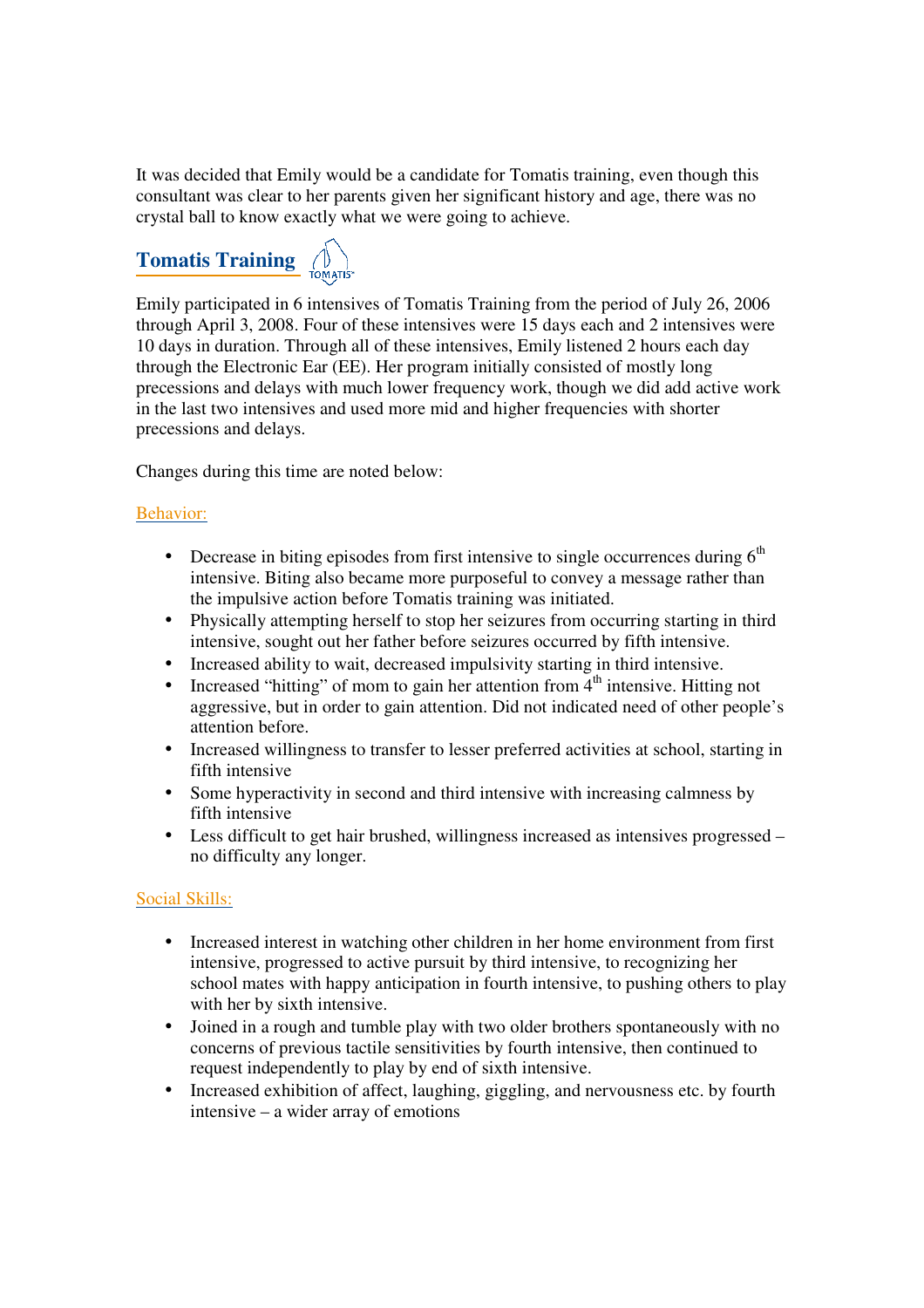- Parents commented during fourth intensive "almost has awakened to the world around her", showed increased listening skills, increase in energy, and impatience decreased
- Parents noted during sixth intensive: "Developing own identity and persona"

#### Communication / Emotional Skills:

- Initiated back and forth play with ball and therapist for several minutes during second intensive with significant increase in joint attention and engagement.
- No more pointing, obtains what she wants herself by third intensive, also starting to learn to use some elementary signs, increased vocalizations, increased vocalizations, and multiple circles of intentional communication with therapist
- During fourth intensive, had to receive time out for first time because of becoming aggressive to obtain what she wants right now! Parent felt she understood and calmed down!
- Increased persistence in obtaining what she wants in fourth intensive
- During fourth intensive started showing increased neediness of parent
- Increased sounds as if she knows what she wants to say during fourth intensive, definite increase in showing her understanding of receptive language
- More sounds, no words during fifth intensive, vocalizations in no-sense syllables, as if speaking a sentence
- During sixth intensive indicated increased listening as pertinent as well as an ability to be present in the moment, attentive

#### Gross Motor Skills:

- Hunched over her walker with awkward position initially to walking upright and straight over any unstable / stable surfaces without walker
- Between second and third intensive, grew 3 inches over break and gained weight – parent states: "She looks different"
- During third intensive an objective outsider observed her in her classroom after not seeing her for 6 months and was amazed at her increased independence and increased strength.
- During fourth intensive parent noted that during a recent neighborhood event, the neighbors were noting how well Emily looked, how healthy and how much "straighter".
- Increased need to move, now hopped, skipped and jumped during fifth intensive

#### Fine Motor Skills:

- Only held onto some objects for short periods of time prior to starting Tomatis **Training**
- Placed hand in bag for grapes and pulled the grapes of the stem independently during first intensive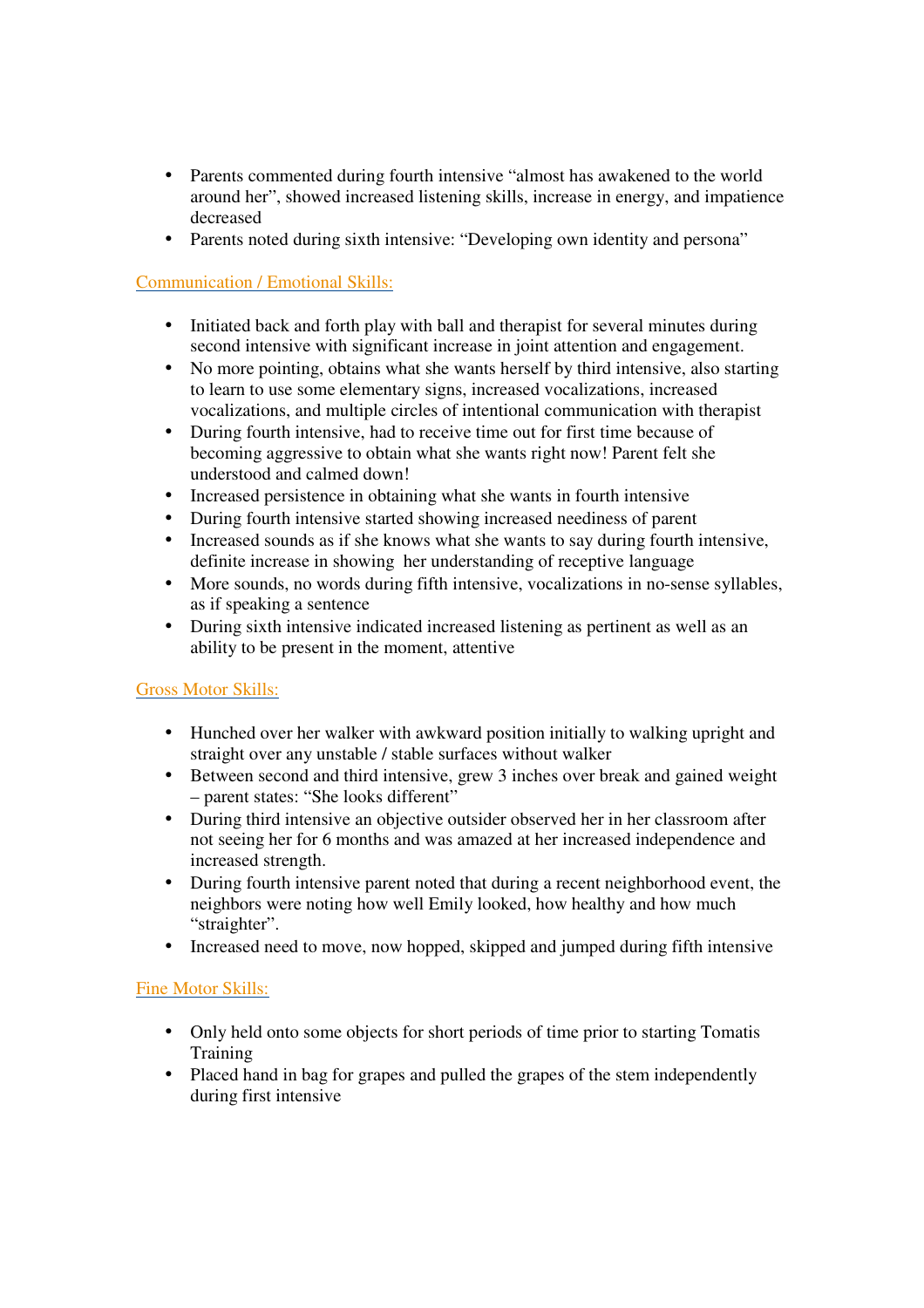- Increased fine motor work with increase exploration of media such as play-doh, pushing and pulling and holding between thumb and index finger during fourth intensive
- Drew lines on the whiteboard with left arm across the board and up and down during fifth intensive.

#### Activities of daily living:

- Started eating blue berries and cookies during her first intensive independently without stuffing her mouth, pacing it one at a time – was difficult for her before.
- During second intensive Emily dressed her trousers by herself for the first time.
- Ate healthy and many varieties of food at school during third intensive
- Become increasingly aware of her drooling and started to wipe her face spontaneously during third intensive, only drooled when concentrating during fifth intensive.
- Also sought trash can in the kitchen to throw something away, looking for seatbelt in the car for first time to put it on independently – increased intent and purposefulness in functional activities
- Emily got into habit of retrieving her own snack from the refrigerator during the third intensive, parent used dishtowel to tie the refrigerator door, Emily figured out how to untie the dishtowel!
- Decreased mouthing of inanimate objects during fourth intensive
- Retrieved her Macaroni and cheese lunch from the refrigerator, obtained a spoon out of the drawer and ate her lunch without asking or needing assistance during sixth intensive.

#### Play / Recreation:

- Search for favorite toys spontaneously during second intensive.
- Turned TV button on and off independently during third intensive
- Played with figure characters in a school bus for the first time during fifth intensive
- During sixth intensive, was playing game cube (Mario game) could turn left, but not right, knew what race track she is on. Would request certain games for her brothers to play while she watched.
- By sixth intensive would knock on windows, doors and walls for fun and enjoyment.

#### Vision:

- Increased eye teaming bilaterally, right eye more function indicated during third intensive
- Increased depth perception with increased negotiation of stairs up and down, jumping on trampoline and independently playing on a scooter by fourth intensive